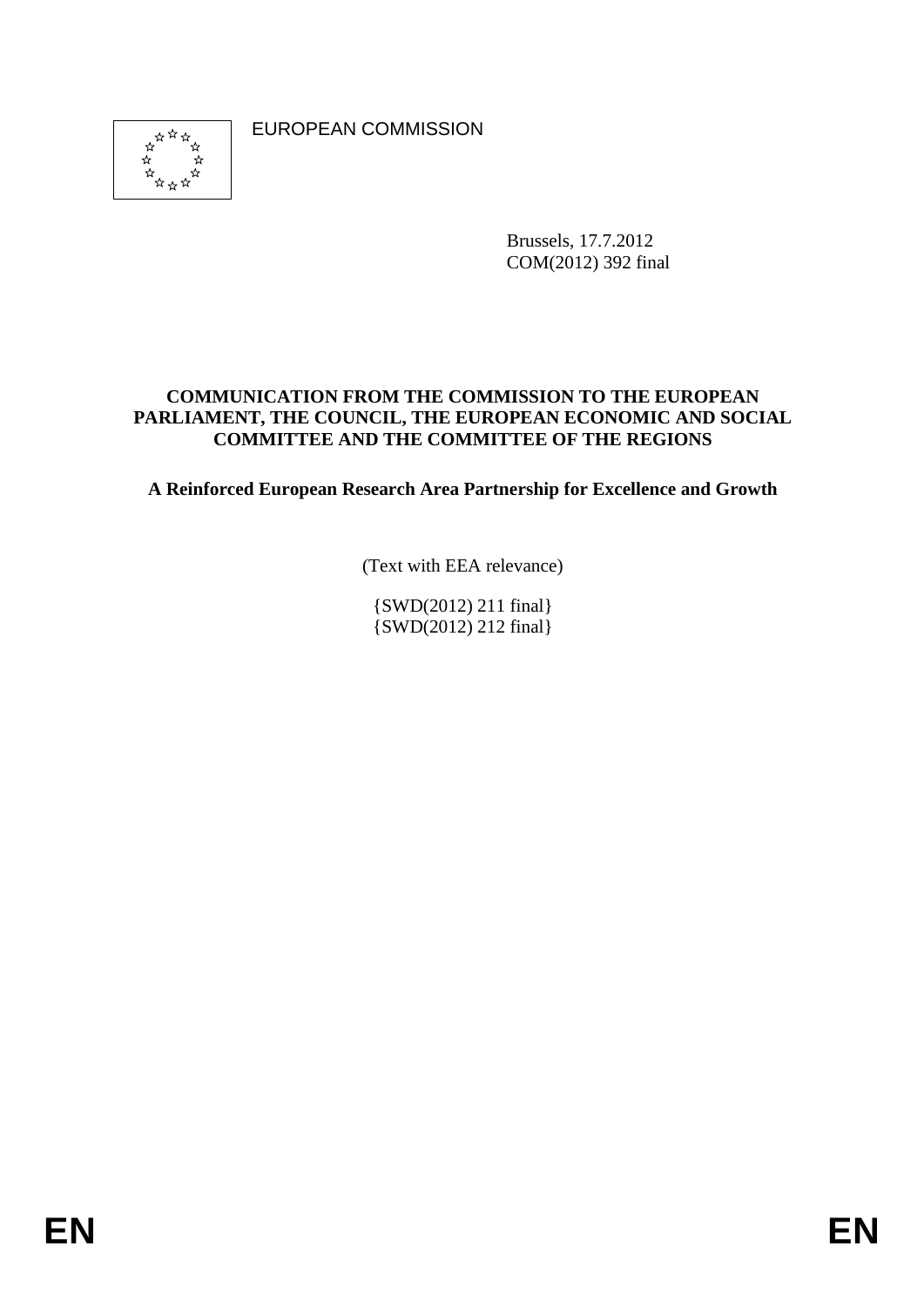#### **COMMUNICATION FROM THE COMMISSION TO THE EUROPEAN PARLIAMENT, THE COUNCIL, THE EUROPEAN ECONOMIC AND SOCIAL COMMITTEE AND THE COMMITTEE OF THE REGIONS**

### **A Reinforced European Research Area Partnership for Excellence and Growth**

(Text with EEA relevance)

### **1. ERA IN A NEW ECONOMIC AND POLITICAL CONTEXT**

### *Improving Europe's research performance to promote growth and job creation*

Knowledge is the currency of the new economy. A world-leading research and innovation capacity, built on a strong public science base, is therefore critical to achieving lasting economic recovery and to securing Europe's position in the emerging global order.

EU inward foreign direct investment (FDI) in R&D is holding up, bucking the trend of a decline in overall inward  $FDI<sup>1</sup>$ . But indicators of scientific quality, excellence and impact show a weakening of the EU's global position and an on-going exodus of scientific talent.

The Commission has proposed an increase in the EU R&D budget to EUR80 billion for Horizon 2020 and Member States have committed themselves to the EU target to invest on average 3% of EU GDP in research by 2020. But to maximise the return on this investment, Europe must increase the efficiency, effectiveness and excellence of its public research system.

This is why the **European Research Area (ERA)** is at the heart of the Europe 2020 strategy and its Innovation Union (IU) policy flagship<sup>2</sup> and why the European Council has called for ERA to be completed by  $2014<sup>3</sup>$ . The IU aims to ensure that new knowledge-intensive products and services contribute substantially to growth and jobs, but a genuinely world class science base is crucial to achieving this aim.

A key aim for ERA is also to reduce both brain drain, notably from weaker regions, as well as the wide regional variation in research and innovation performance, aiming at excellence across the Union through smart specialisation.

As with the Commission's proposal for Horizon 2020, all this must all be achieved using rules and procedures which are as simple as possible from the user's point of view.

<sup>1</sup> 'Internationalisation of business investments in R&D and analysis of their economic impact', forthcoming study for Commission's Research and Innovation DG 2<br>
COM/2010/546

COM(2010)546

<sup>3</sup> 'Europe needs a unified research area to attract talent and investment. Remaining gaps must therefore be addressed rapidly and the European Research Area completed by 2014 to create a genuine single market for knowledge, research and innovation' European Council Conclusions Feb 2011; European Council Conclusions Mar 2012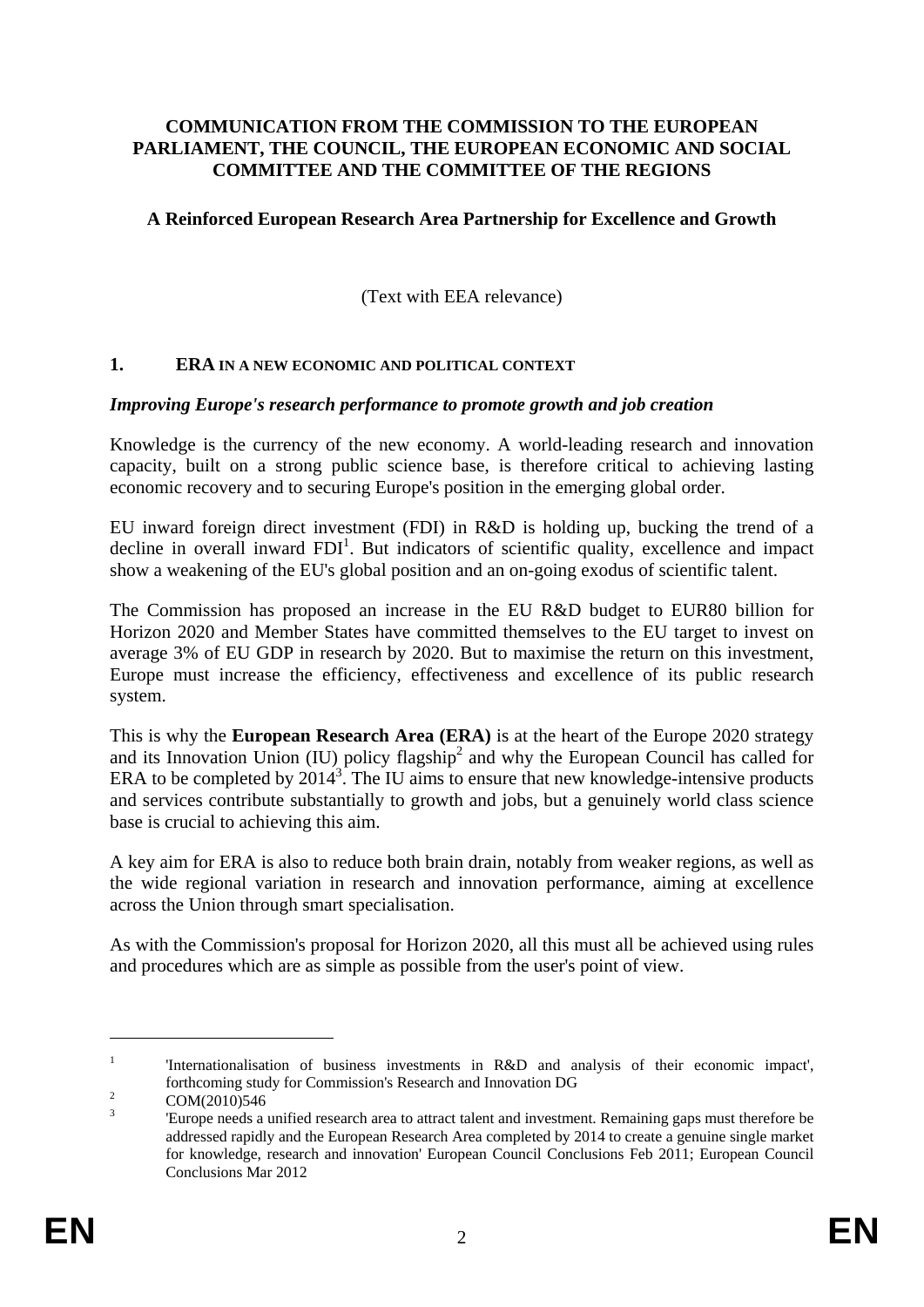# *Defining ERA* - *opening up and connecting EU research systems*

ERA is based on the 27 national research systems of the Member States funded from national tax revenues. These will remain distinct in so far as this benefits the EU and individual Member States, allowing Europe to capitalize on its scientific, cultural and geographical diversity. It is vital that Member States and regions build up their own research systems, based on their own strengths, in line with smart specialisation. However, to achieve a globally competitive ERA for Europe to play a leading role in addressing grand challenges and in which all Member States participate, national systems must be more open to each other and to the world, more inter-connected and more inter-operable.

This will generate both more competition and more cooperation. Competition ensures that funding is allocated to the best researchers and research teams, while co-operation enables the brightest minds to work together to speed up breakthroughs to tackle grand challenges (population ageing, energy security, mobility, environmental degradation etc) and prevents unnecessary duplication of national research and infrastructure investment.

In view of open innovation and the increasingly collaborative nature of science, completing ERA also means realising the 'fifth freedom' $4$  - free circulation of researchers and scientific knowledge, including via digital means<sup>5</sup>. The following definition of ERA is based on the Lisbon Treaty<sup>6</sup> and European Council Conclusions: *a unified research area open to the world based on the Internal Market, in which researchers, scientific knowledge and technology circulate freely and through which the Union and its Member States strengthen their scientific and technological bases, their competitiveness and their capacity to collectively address grand challenges.*

# *The ERA priorities*

Based on analysis of the strengths and weakness of Europe's research systems<sup>7</sup> and the overall objective of inducing lasting step-changes in Europe's research performance and effectiveness by 2014, the **ERA priorities** are:

- **More effective national research systems** including increased competition within national borders and sustained or greater investment in research
- **Optimal transnational co-operation and competition**  defining and implementing common research agendas on grand-challenges, raising quality through Europe-wide open competition, and constructing and running effectively key research infrastructures on a pan-European basis
- **An open labour market for researchers -** to ensure the removal of barriers to researcher mobility, training and attractive careers

<sup>4</sup> European Council Presidency Conclusions 7652/1/08 March 2008

<sup>5</sup> i.e. a seamless online space for the circulation of knowledge and technology – 'digital ERA'  $\frac{6}{100}$  See Article 170 of the Treaty on the Europeing of the European Union

See Article 179 of the Treaty on the Functioning of the European Union

<sup>7</sup> See The *ex-ante* impact assessment, the results of the ERA public consultation [http://ec.europa.eu/research/era/ and the European Research Area Committee opin](http://ec.europa.eu/research/era/)ion 1215/11 Dec 2011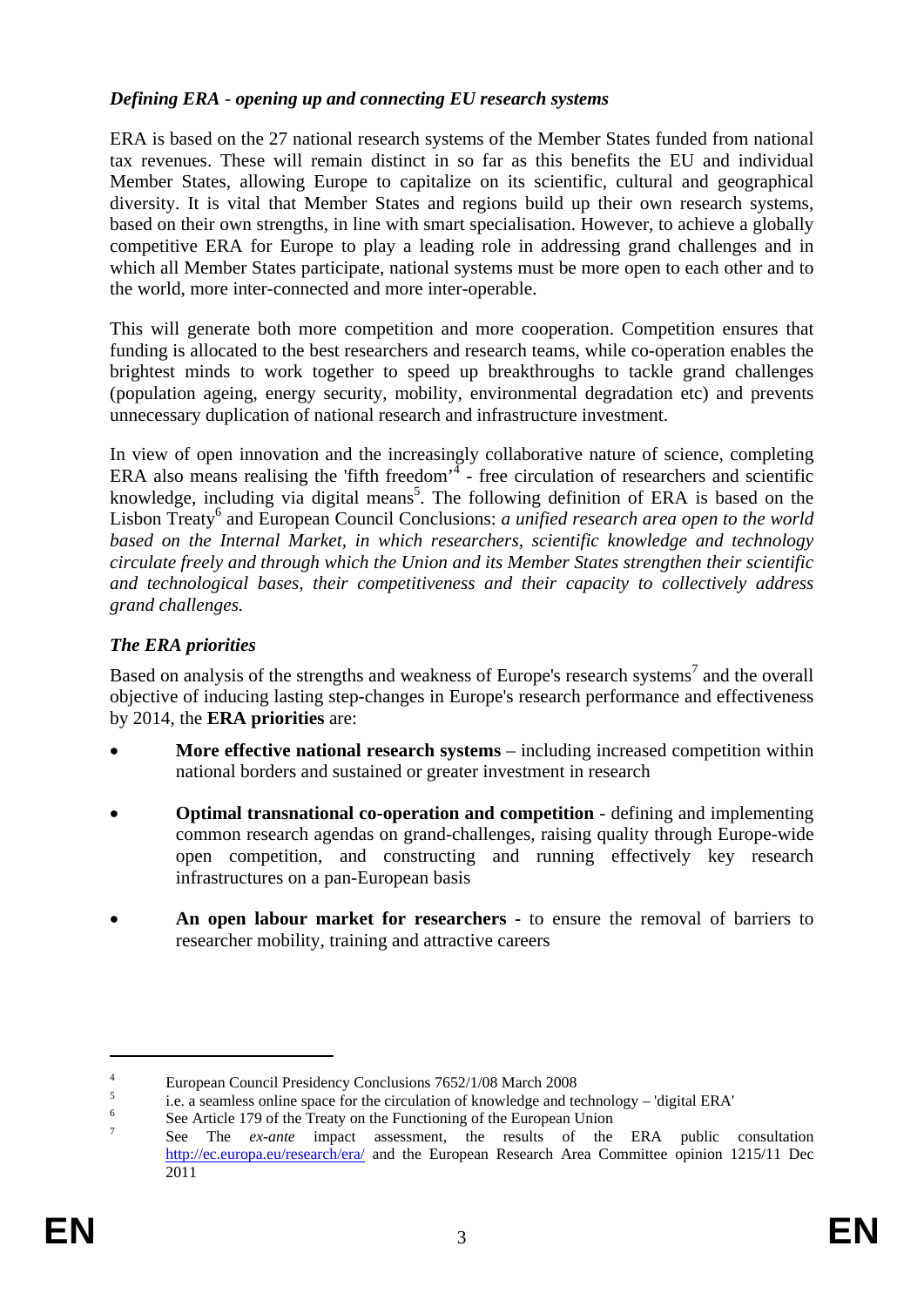- **Gender equality and gender mainstreaming in research** to end the waste of talent which we cannot afford and to diversify views and approaches in research and foster excellence
- **Optimal circulation, access to and transfer of scientific knowledge including via digital ERA** - to guarantee access to and uptake of knowledge by all.

Completing ERA will bring efficiency, quality and impact gains and new opportunities for all Member States. It is an opportunity for less well-performing Member States to take responsibility for reforming their research systems, driving a process of smart specialisation, and helping to close the innovation divide. Horizon 2020 and the Structural Funds will support this.

The external dimension is a vital, cross-cutting and integral part of ERA. It will be addressed later in 2012 as part of a separate Communication on a strategic approach to enhancing and focussing EU international cooperation in research and innovation.

## *State of play*

ERA is not starting from scratch. Since 2000, the EU, Member States, other involved countries and stakeholders have made substantial progress.

## **Examples of progress in building ERA**

Successive Framework Programmes have contributed to ERA through direct<sup>8</sup> and indirect action including major **Commission initiatives**:

- the European Research Council involving European wide competition for excellence in frontier research
- ERA-NETs for the coordination of European, national and regional research programmes (e.g. E-Rare co-ordinating about half of rare disease research in Europe)
- Article 185 initiatives which combine EU, national and regional efforts into single European programmes (e.g. the EMRP metrology initiative pooling 44% of EU-wide resources for measurement science)
- Marie Curie Actions which have made mobility possible for over 60,000 researchers

## **Member State-led initiatives**:

• Moves towards a coordinated policy for research infrastructures e.g. setting up the European Strategy Forum on Research Infrastructures (ESFRI) which has produced the first ever European Roadmap for Research Infrastructures<sup>9</sup> and two European

<sup>8</sup> JRC scientific support to EU policy

<sup>9</sup> http://ec.europa.eu/research/infrastructures/pdf/esfri-strategy\_report\_and\_roadmap.pdf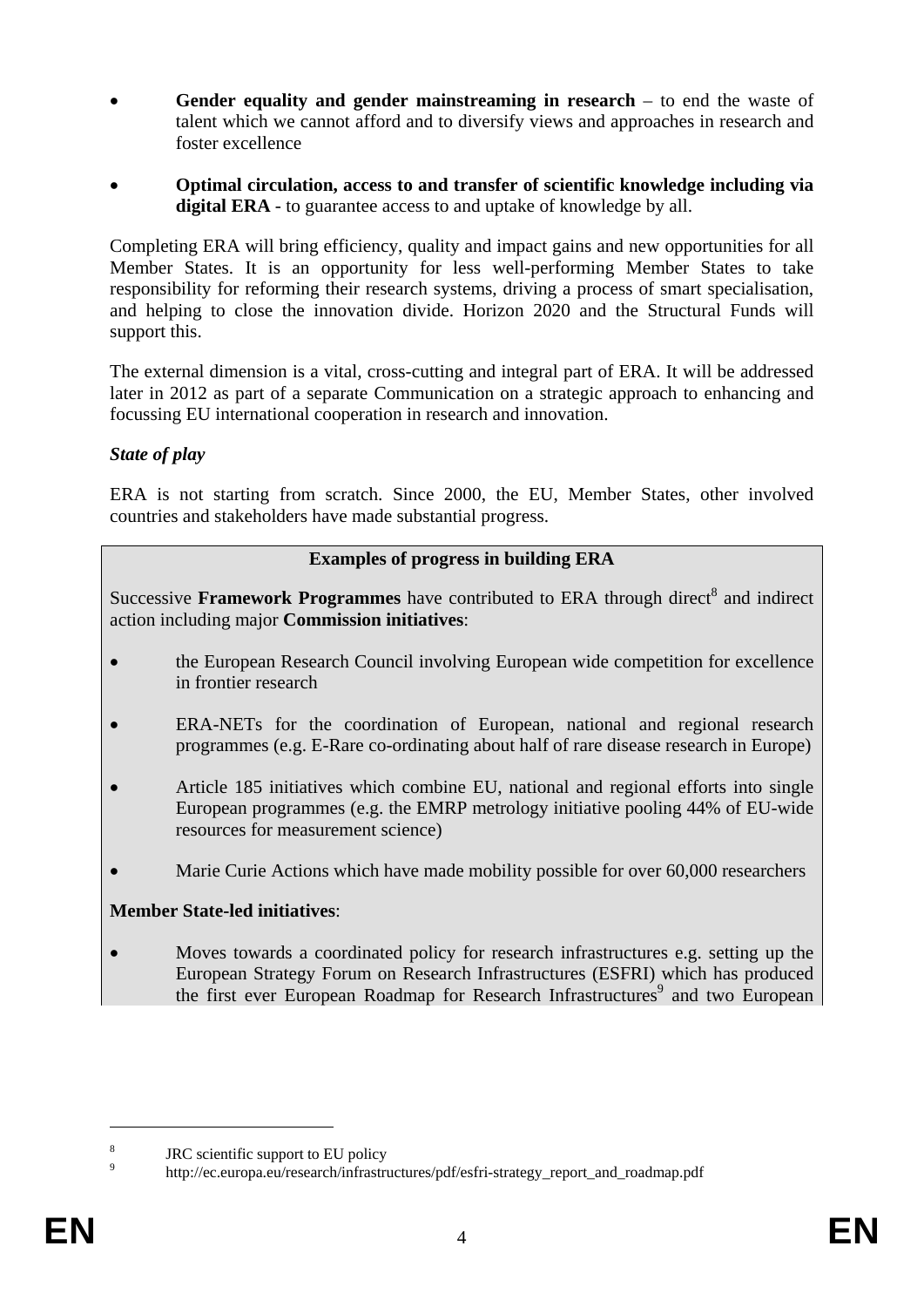research infrastructures awarded<sup>10</sup> European Research Infrastructure Consortium  $(ERIC<sup>11</sup>)$  status with many others launched or in the pipeline<sup>12</sup>

- Joint Programming<sup>13</sup> to address grand challenges which is gaining momentum and political commitment – e.g. the Member States' 2010 agreement on guidelines on framework conditions for joint programming in research<sup>14</sup> - a separate case is the European Energy Research Alliance to conduct pan-European research programmes under the SET-Plan $^{15}$
- The 'European Partnership for Researchers<sup>16</sup> leading to improved research career management in a growing number of institutions – this has promoted take-up of the Commission-proposed European Charter for Researchers & Code of Conduct for the Recruitment of Researchers<sup>17</sup> (the Charter & Code) which some Member States have transposed into their national contexts and created enabling frameworks<sup>18</sup> with notable results
- Joint work on Knowledge Transfer<sup>19</sup> which has helped to ensure that Member States have adopted policies on knowledge dissemination

The Knowledge and Innovation Communities of the **European Institute of Innovation and Technology** are helping to set up pan-European research, innovation and education partnerships - due to be part of Horizon 2020

However, progress has been uneven across the different ERA dimensions and Member States. While research infrastructures, for example, has benefitted from the combination of a strategic body, roadmap and regulation, the implementation of joint programming remains sluggish and optimal levels of competition have not been reached. Also, the variability between more advanced and lagging Member States is particularly notable in knowledge dissemination practices and research career conditions and prospects.

<sup>&</sup>lt;sup>10</sup> Survey for Health Ageing and Retiremen[t in Europe](http://www.share-project.org/) http://www.share-project.org/ and the Common Language Resources and Technology Infrastructur[e http://www.clarin.eu/external/ \[](http://www.clarin.eu/external/)the European Social

Science Survey applied for ERIC Status in March 2012]<br>
<sup>11</sup> http://ec.europa.eu/research/infrastructures/index\_en.cfm?pg=eric<br>
<sup>12</sup> Ten of the 48 ESFRI Roadmap 2010 projects are being implemented e.g. the three biological RIs were launched last year - Analysis and Experimentation on Ecosystems (ANAEE), Systems Biology-Europe (ISBE), and EU Microbial Resource Research Infrastructure (MIRRI) [http://europa.eu/rapid/pressReleasesAction.do?reference=IP/11/522] and another 16 could start by the

end of 2012 http://ec.europa.eu/research/infrastructures/index\_en.cfm?pg=preparatory\_phase\_projects COM(2008)468; see also the JPI Portal:<br>http://ec.europa.eu/research/era/areas/programming/joint programming en.htm

 $\frac{14}{\text{http://ec.europa.eu/research/era/docs/en/voluntary guidelines.pdf}$  welcomed by Council Conclusions

<sup>17166/10</sup> Nov 2010<br>
<u>www.eera-set.eu</u> ; COM(2007)723<br> [COM\(2008\)317 &](http://www.eera-set.eu/) Council Conclusions 13671/08 Sept 2008

<sup>17</sup> European Commission Recommendation to the Member States C(2005)576 - the Charter provides a framework for the career management of researchers; the Code promotes open and transparent

recruitment and appraisal procedures<br>
E.g. the three year implementation review of the UK's Concordat http://www.vitae.ac.uk/ March 2012

<sup>19</sup> based on the Commission Recommendation on the management of intellectual property in knowledge transfer activities and a Code of Practice for universities and public research organisations C(2008)1329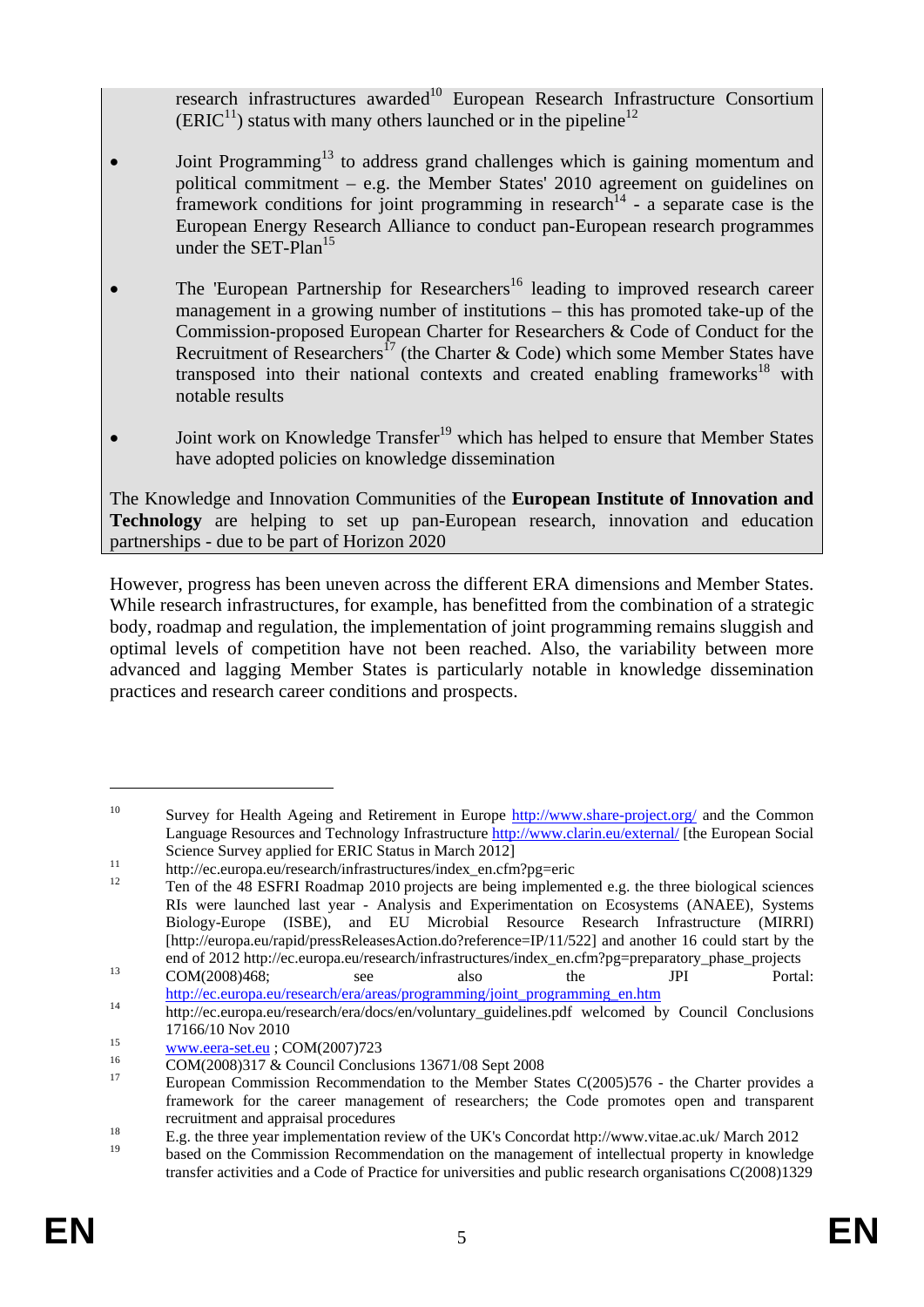#### **2. A PRAGMATIC APPROACH TO COMPLETING ERA BY 2014 – RESPONSIBILITY AND ACTION**

Given the time constraints, the most effective and pragmatic approach to meeting the 2014 deadline is a **reinforced** ERA partnership - deeper, wider and more efficient than to date between **Member States,** the **Commission** and **research stakeholder organisations**<sup>20</sup>. This means complementing the **primary ERA partnership** between the Member States and the Commission by systematically involving stakeholder organisations, such as Science Europe (which brings together research funding and performing organisations) where appropriate.

The explicit role for research stakeholder organisations is new and important. It is consistent with their wishes, the ERA public consultation response and repeated calls by the Council<sup>21</sup>. It builds on previous stakeholder initiatives such as the ERA roadmap produced by the European Science Foundation (ESF)/ European Association of the Heads of Research Funding and Research Performing Organisations  $(EUROHORCs)^{22}$  and a series of informal tri-lateral symposia<sup>23</sup> involving high-level representatives of Member States, research funding organisations and the Commission organised by EUROHORCs and continued by Science Europe.

The approach focuses on key priorities and is responsibility-based and action-oriented with the onus on all parties to deliver concrete improvements to the EU research system within the remit of their competencies.

The reforms and actions to be implemented by 2014 for each **priority** are set out below:

## **2.1. More effective national research systems**

Open national-level competition is crucial to deriving maximum value from public money invested in research. Best-practice performance in this respect which all Member States should attain involves:

- Allocating funding through open calls for proposals, evaluated by panels of leading independent domestic and non-domestic experts (peer review<sup>24</sup>) - this incites researchers to reach internationally-competitive levels of performance
- Assessing the quality of research-performing organisations and teams and their outputs as a basis for institutional funding decisions - peer review can form a part of such assessment and, in the long-term, lead to organisational change

While the balance between these two approaches may vary, they should be at the core of research funding decisions in all Member States in order to overcome divergences in performance across the EU.

<sup>&</sup>lt;sup>20</sup> Federative and representative bodies of public and private research actors (including researchers,

universities, funding and performing organisations) and their members<br><sup>21</sup> Council Conclusions 10231/08 May 2008, 16767/08 Dec 2008, 9956/09 May 2009; Council

Resolutions 17159/09 Dec 2009, 10255/10 May 2010<br>2009 ESF/EUROHORCs "Vision on a Globally Competitive ERA and their Road Map for Actions"

<sup>&</sup>lt;sup>23</sup> Lisbon 2009, Zurich 2010, Tartu 2011, Bled 2012

<sup>24</sup> Core principles set out in "voluntary guidelines on framework conditions for joint programming in research", ERAC – GPC, 2010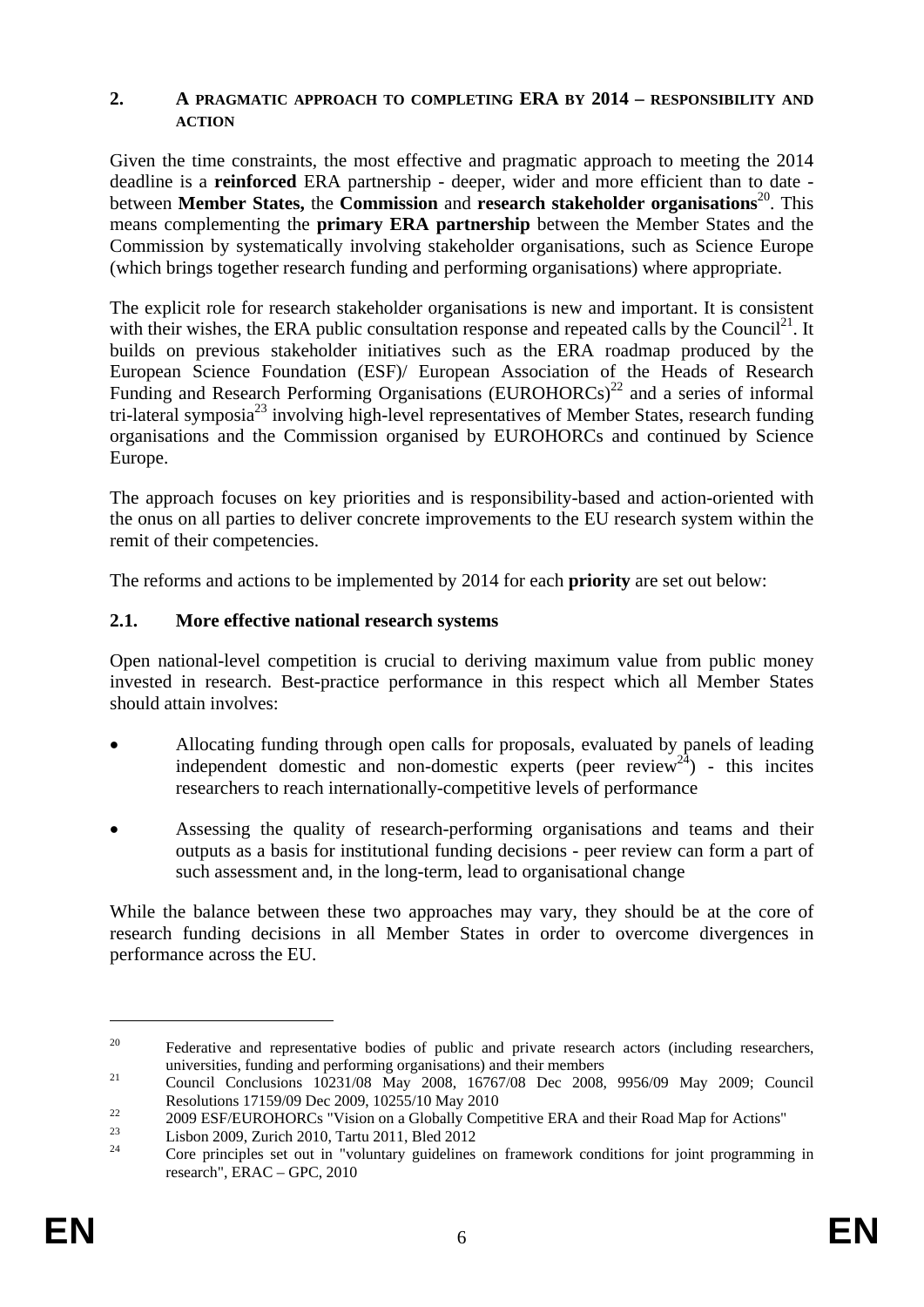## *Member States are invited to:*

- Introduce or enhance competitive funding through calls for proposals and institutional assessments as the main modes of allocating public funds to research and innovation, introducing legislative reforms if necessary
- Ensure that all public bodies responsible for allocating research funds apply the core principles of international peer review

# *The Commission will:*

- Support mutual learning and the exchange of good practice between Member States on the removal of national legal and other barriers to ERA for the priorities set out in this Communication
- Support through the Smart Specialisation Platform Member States and regions in using Structural Funds to develop research capacity and smart specialisation strategies, including support to joint research programmes, in line with Cohesion Policy objectives
- Support ERA Chairs aimed at fostering structural change in institutions to raise their research quality to international levels of excellence

# **2.2. Optimal transnational co-operation and competition**

# *Jointly addressing grand challenges*

The EU needs to act urgently and coherently to achieve the scale of effort and impact needed to address grand challenges with the limited public research funds available. Strategic Research Agendas developed under the Joint Programming Initiatives show Member State commitment to addressing grand challenges as called for in the 2009 Lund Declaration<sup>25</sup> and by Council<sup>26</sup>. Joint Programming also has the potential for better anchoring co-operation with international partners. But implementation to date falls short. The crux is to enable transnational research and innovation by exploiting synergies between national and international programmes, strategically aligning different sources of national and other funds at EU level rather than cross-border funding *per se*. The level of alignment is presently too low to make a serious impression on big and complex challenges<sup>27</sup>. This is due in part to differences between national funding rules and selection processes, but it is also a question of political will.

Conditions need to be created for all Member States to benefit from strengthened cross-border cooperation and competition through:

– Defining common priorities and joint research agendas, building on the Joint Programming Initiatives and input from strategic forward looking activities

<sup>&</sup>lt;sup>25</sup> http://www.se2009.eu/polopoly\_fs/1.8460!menu/standard/file/lund\_declaration\_final\_version\_9\_july.pdf subscribed to by 350 researchers, funders, business representatives and politicians at the Swedish Presidency's New Worlds New Solutions conference in July 2009 and acknowledged by the Council http://ue.eu.int/uedocs/cms\_data/docs/pressdata/en/intm/110310.pdf<br>
Council Conclusions 16127/09 Dec 2009<br>
Transporting all funding amounted to only 0.8% of CBAOBD is

<sup>27</sup> Transnational funding amounted to only 0.8% of GBAORD in 2010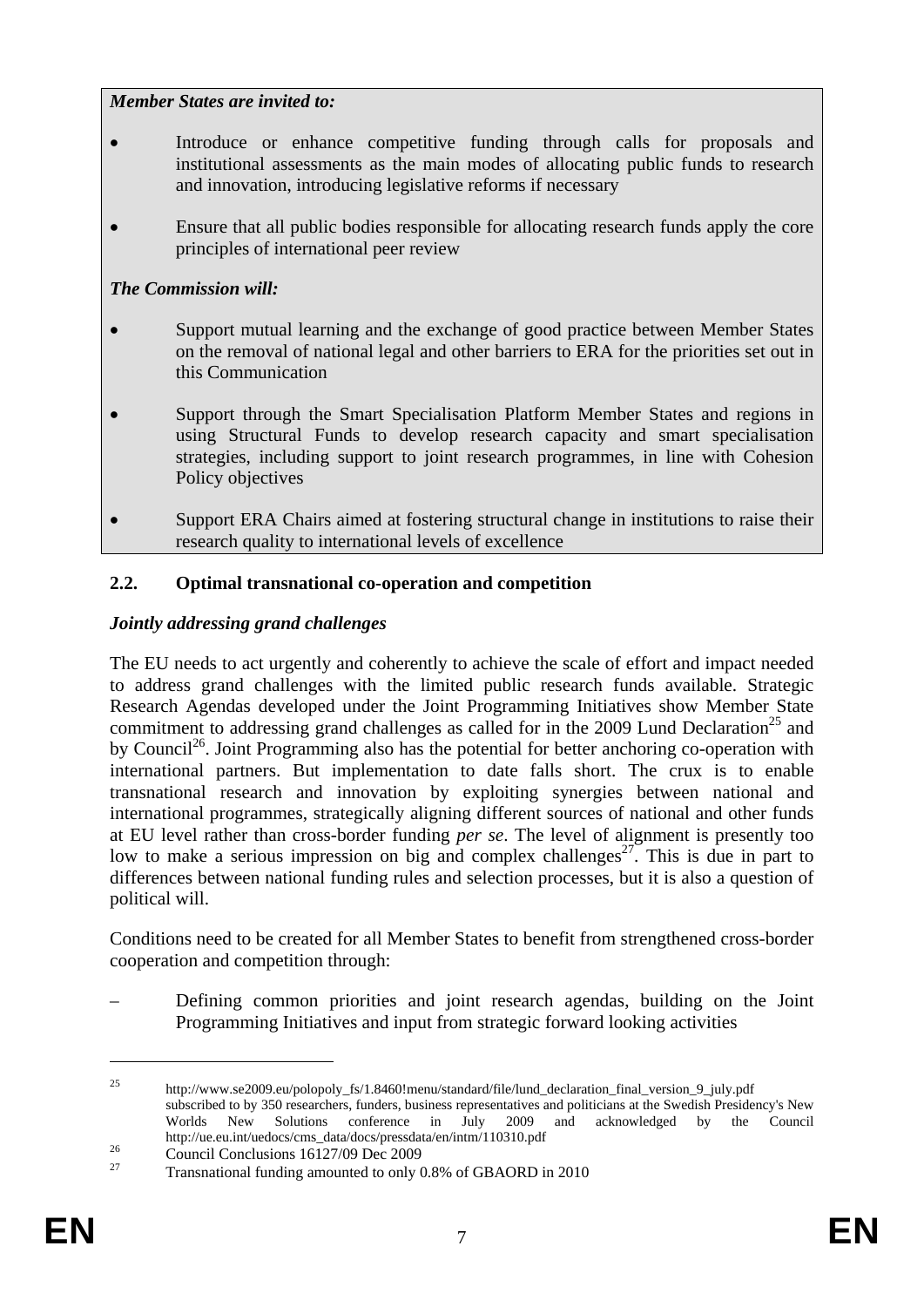- Implementing joint research agendas, when possible, through joint or at least synchronised calls between Member States based on joint international peer reviews delivering comparable scores for all proposals. This would ensure pan-European competition, the benefits of which are already widely acknowledged by Member States (almost all participate frequently in joint ERA-NET calls and some choose to award national funding to researchers on the ERC reserve list for this very reason). It would also pinpoint national strengths and weaknesses in each field across the EU, so helping Member States to decide where to specialise
- Jointly implementing and/or financing calls and projects, building on experience to date and the provisions for Public-Public Partnerships in Horizon 2020. This requires national funding rules to be made compatible and to converge to common European standards.

Joint research agendas should be implemented in cooperation with non-EU countries where relevant and appropriate.

### *Member States are invited to:*

- Step up efforts to implement joint research agendas addressing grand challenges, sharing information about activities in agreed priority areas, ensuring that adequate national funding is committed and strategically aligned at European level in these areas and that common *ex post* evaluation is conducted
- Ensure mutual recognition of evaluations that conform to international peer-review standards as a basis for national funding decisions
- Remove legal and other barriers to the cross-border interoperability of national programmes to permit joint financing of actions including cooperation with non-EU countries where relevant

### *Research stakeholder organisations are invited to:*

- Agree on common funding principles eligible costs, reporting requirements, etc. to make national research programmes compatible, interoperable (cross-border) and simpler for researchers
- Further develop and deploy the Lead-Agency, Money-Follows-Cooperation Line, Money-Follows-Researcher and other models for cross-border cooperation
- Pilot the use of synchronised calls with, where possible, single joint international peer review evaluation of proposals as a basis for funding decisions

## *The Commission will:*

• Pursue, stimulate and participate in Public-Public Partnerships to address grand challenges as set out in the Communication on Partnering in Research and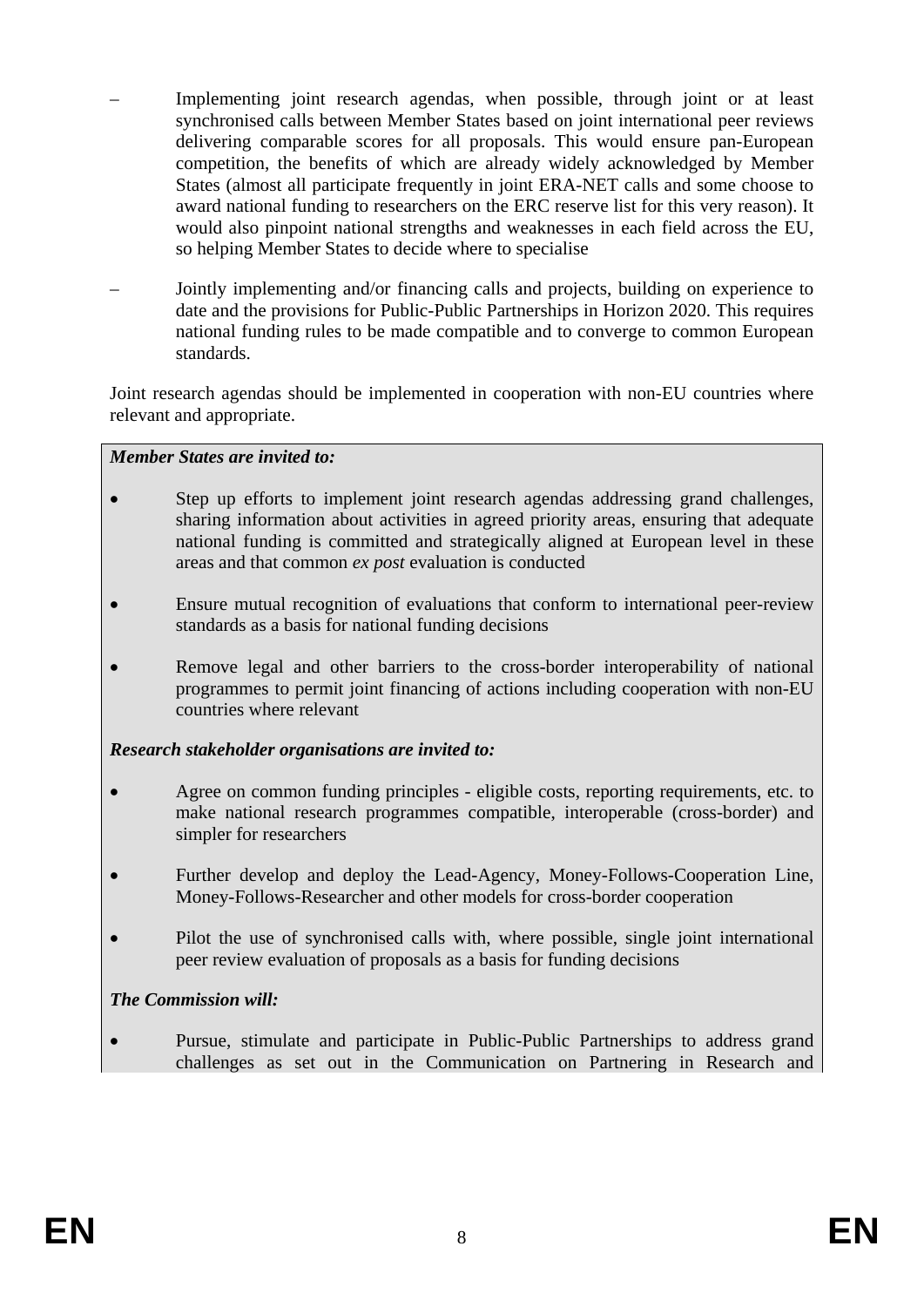Innovation<sup>28</sup> to leverage Member States' contributions and ensure close coordination with relevant activities under Horizon 2020

- On the basis of the information supplied by Member States, map activities in agreed priority areas, with a view to identifying strengths, weaknesses, gaps and duplications
- Support Member States and research funding organisations in implementing joint international peer review evaluations and setting common funding standards - e.g. through an ERA Mark label recognising best practice in cross-border research operations

# *Effective investment in and use of research infrastructures*

Excellent research depends upon world-class facilities and research infrastructures (RIs), including ICT-based e-infrastructures (eRIs). Such RIs attract talent and stimulate innovation and business opportunities. eRIs in particular enable increasingly prevalent data-intensive collaborative research by geographically dispersed teams - eScience. The challenges are to ensure national commitments to the implementation of the ESFRI Roadmap, achieve maximum value-for-money from investment at all levels, overcome obstacles to construction and operation and ensure open access for researchers to RIs across Europe. The IU includes a commitment to complete or launch construction by 2015 of 60% of the ESFRI roadmap priority RIs of pan-European interest. This requires investment beyond the means of individual countries - pooling of regional, national and European Union funds is thus necessary, particularly for ERIC RIs, including distributed facilities requiring the participation of as many countries as possible with world class national and regional capacity.

Many new European RIs also benefit from international partners or are the European branches of worldwide networks. It is crucial to ensure cost control and management of global projects. The group of twenty major economies (G20) is addressing these issues with the active participation of the Commission.

## *Member States are invited to:*

- Confirm financial commitments for the construction and operation of ESFRI, global, national and regional RIs of pan-European interest, particularly when developing national roadmaps and the next Structural Fund programmes
- Remove legal and other barriers to cross-border access to RIs

# *The Commission will:*

- Support through Horizon 2020 access to RIs as well as the on-going overall integration of EU RIs particularly those awarded ERIC status
- Encourage Member States to link RI roadmaps to the ESFRI roadmap and smart specialisation strategies in Structural Funds co-financed research and innovation programmes, reinforcing the capacity of less favoured regions to host and participate in RIs of pan-European and international interest

<sup>28</sup> COM(2011)572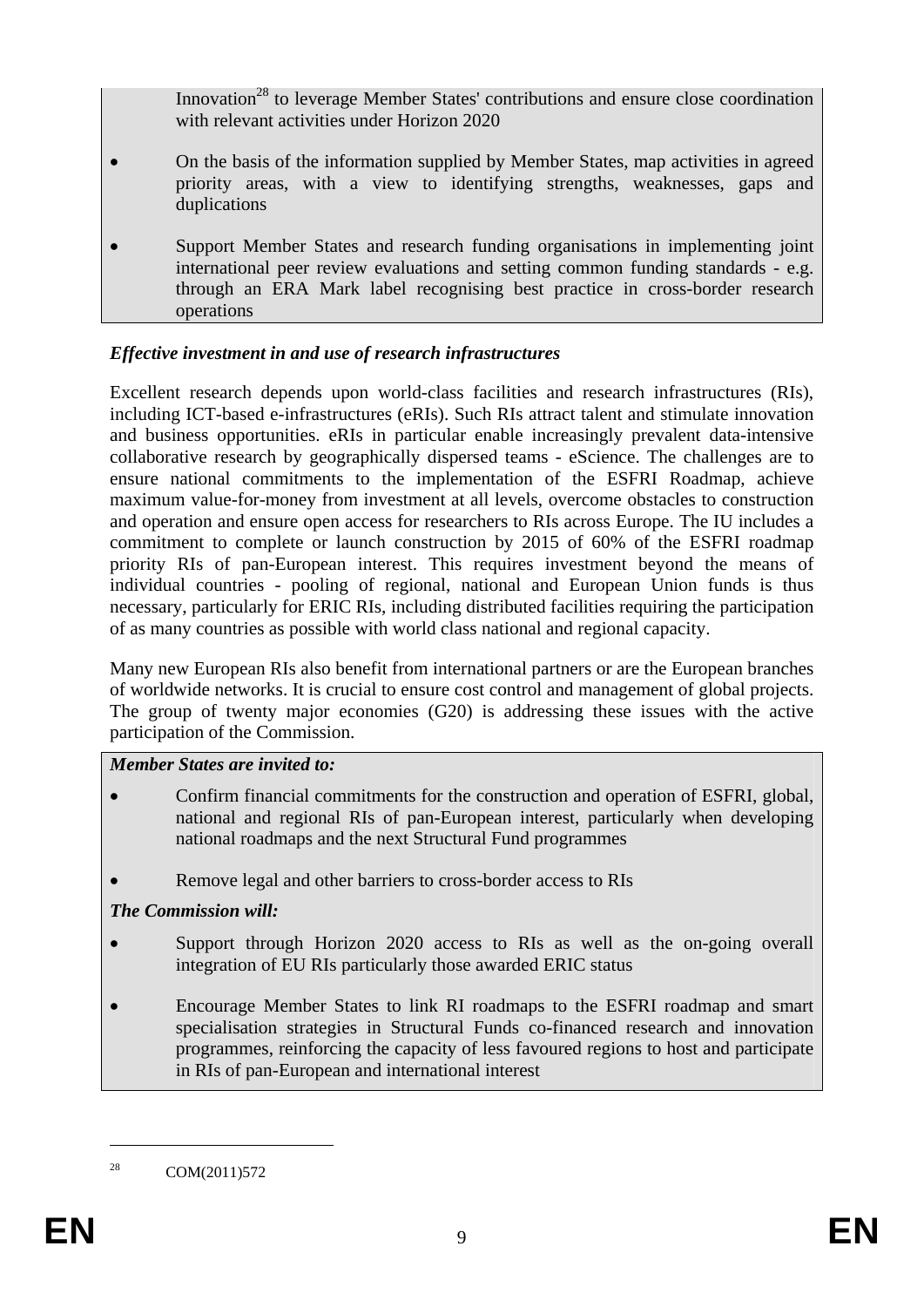- Support training programmes for the management of such RIs
- Develop in cooperation with ESFRI, e-IRG<sup>29</sup> and other stakeholders a Charter of Access setting out common standards and harmonized access rules and conditions for the use of RIs
- Work with ESFRI to set priorities for implementing the Roadmap and to provide advice and guidance to Member States on overcoming legal, financial or technical obstacles to implementation
- Define with ESFRI, e-IRG and other stakeholders common evaluation principles, impact-assessment criteria and monitoring tools which can be applied in regional, national and European programmes to help combine funds from different sources
- Work with e-IRG to promote the alignment of EU and national approaches to eRI development and use

# **2.3. An open labour market for researchers**

While researcher mobility<sup>30</sup> contributes to excellence, several obstacles stand in the way of a genuine European research labour market<sup>31</sup>. One of the most important is the lack of transparent, open and merit-based recruitment<sup>32</sup>, which makes research careers less attractive and hampers mobility, gender equality and research performance.

Giving non-nationals/ non-residents access to national grants and making them portable  $\overline{\text{across}}$  borders would make mobility easier<sup>33</sup>. In some cases, legal and administrative barriers prevent this. Initiatives such as 'Money Follows Researcher'<sup>34</sup> show how those barriers can be removed and how Member States and research organisations can organise access to and portability of national grants, while upholding the interests of all parties.

Other obstacles include human resources policies which result in poor career prospects for young researchers, inadequate gender equality practices, social security obstacles and, insufficient academia-business mobility with only one in six researchers in academia having experience in the private  $\text{sector}^{35}$ . Obstacles to the fair recognition of academic diplomas also persist.

## *Member States are invited to:*

- Remove legal and other barriers to the application of open, transparent and merit based recruitment of researchers
- Remove legal and other barriers which hamper cross-border access to and portability

<sup>&</sup>lt;sup>29</sup> e-Infrastructure Reflection Group <u>www.e-irg.eu</u><br><sup>30</sup> In the last three years, about 30% of EU researchers have worked abroad for a period of at least three

months (EC, 2010)<br>
See also Europe's higher education modernisation agenda COM(2011)567<br>
<sup>32</sup> Curricle in the Curricle Pullet Pullet in 2012

 $\frac{32}{33}$  Commission Expert Group on the Research Profession 2012

 $\text{ERA SGHRM report on Access to and Portability of Grants } 2012$ <br>  $\text{34} \qquad \text{2000 EGFTEDOLOG. } \text{Milipers} \qquad \text{CHall} \qquad \text{Gauss} \qquad \text{FDA}$ 

<sup>&</sup>lt;sup>34</sup> 2009 ESF/EUROHORCs Vision on a Globally Competitive ERA and their Road Map for Actions

<sup>35</sup> ERA SGHRM report on Professional Development of Researchers 2012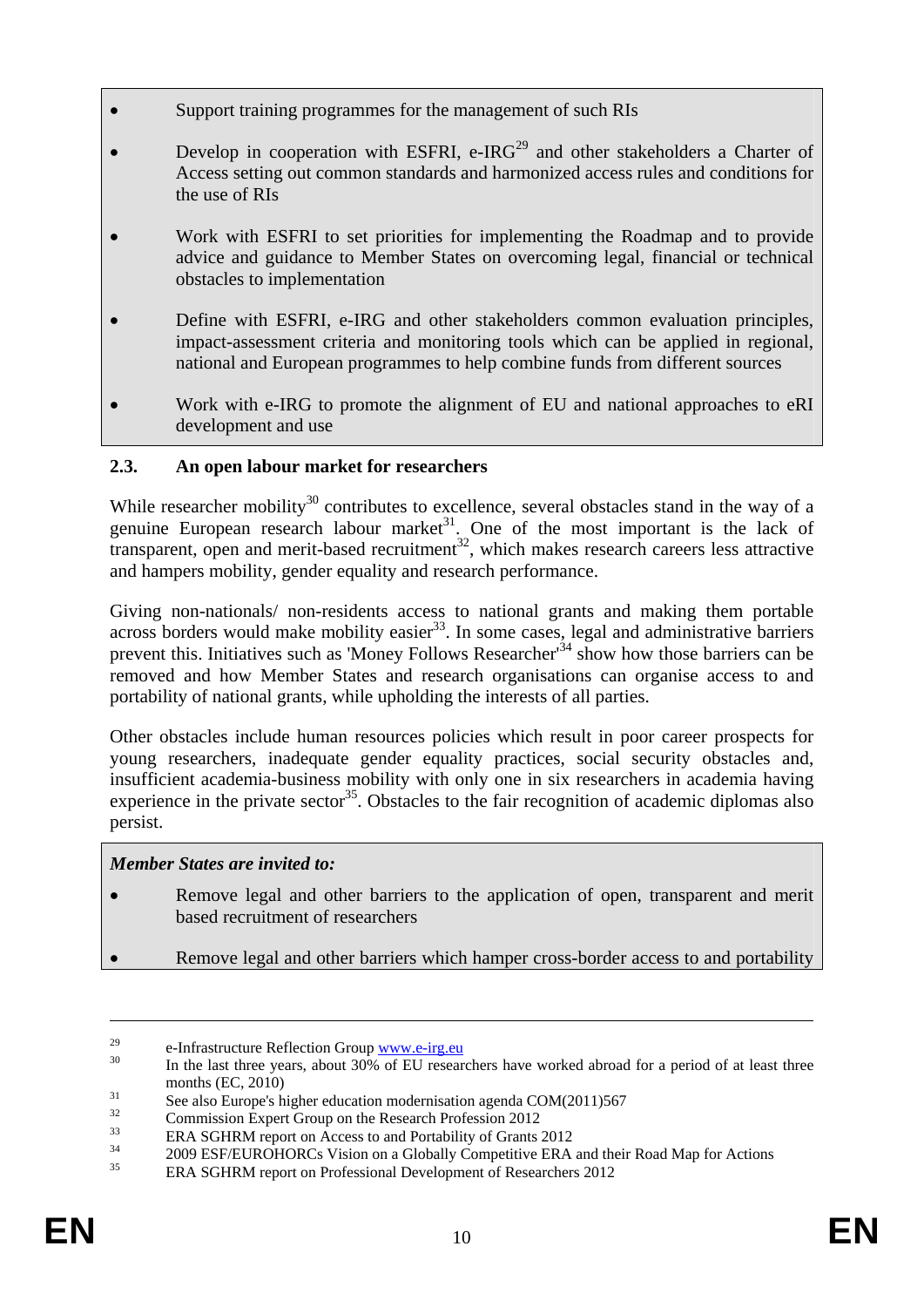of national grants

- Support implementation of the Declaration of Commitment<sup>36</sup> to provide coordinated personalised information and services to researchers through the pan-European EURAXESS $37$  network
- Support the setting up and running of structured innovative doctoral training programmes applying the Principles for Innovative Doctoral Training<sup>38</sup>
- Create an enabling framework $39$  for the implementation of the HR Strategy for Researchers incorporating the Charter & Code<sup>40</sup>

### *Research stakeholder organisations are invited to:*

- Advertise all vacancies on the EURAXESS Jobs portal using the common profiles established in the European Framework for Research Careers<sup>4</sup>
- Fill research positions according to open, transparent and merit based recruitment procedures proportionate to the level of the position in line with the basic principles of the Charter & Code and including non-EU nationals
- Develop strategies to support the career development of researchers in line with the HR Strategy for Researchers
- Define and implement principles for accessibility to and portability of national grants
- Provide structured doctoral training based on the Principles for Innovative Doctoral Training
- Develop and implement structured programmes to increase mobility between industry and academia<sup>42</sup>
- *The Commission will:*
- Strengthen collaboration and coordination in the EURAXESS network so that it becomes a means for researchers to access tailor-made assistance
- Support the setting up of a European Accreditation Mechanism for Charter & Codebased human resources management in universities and publicly-funded research

<sup>&</sup>lt;sup>36</sup> Through this Declaration EURAXESS Network members acknowledge Euraxess objectives<br><sup>37</sup> This interlinks four activities (Jobs, Services, Rights and Links) devoted to the career development and

mobility of researchers http://ec.europa.eu/euraxess<br>
COM(2011)567; Council Conclusions 126375 Nov 2011<br>
TRA GOURM

 $\frac{39}{40}$  ERA SGHRM report on Human Resources issues 2012

<sup>40</sup> http://ec.europa.eu/euraxess/index.cfm/rights/strategy4Researcher 41

http://ec.europa.eu/euraxess/pdf/research\_policies/Towards\_a\_European\_Framework\_for\_Res

earch\_Careers\_final.pdf<br>42 Akin to Marie Curie 'Industry-Academia Pathways and Partnerships' and its future successor under

Horizon 2020<br>
http://www.ehea.info/Uploads/(1)/Bucharest%20Communique%202012.pdf<br>
COM(2012)55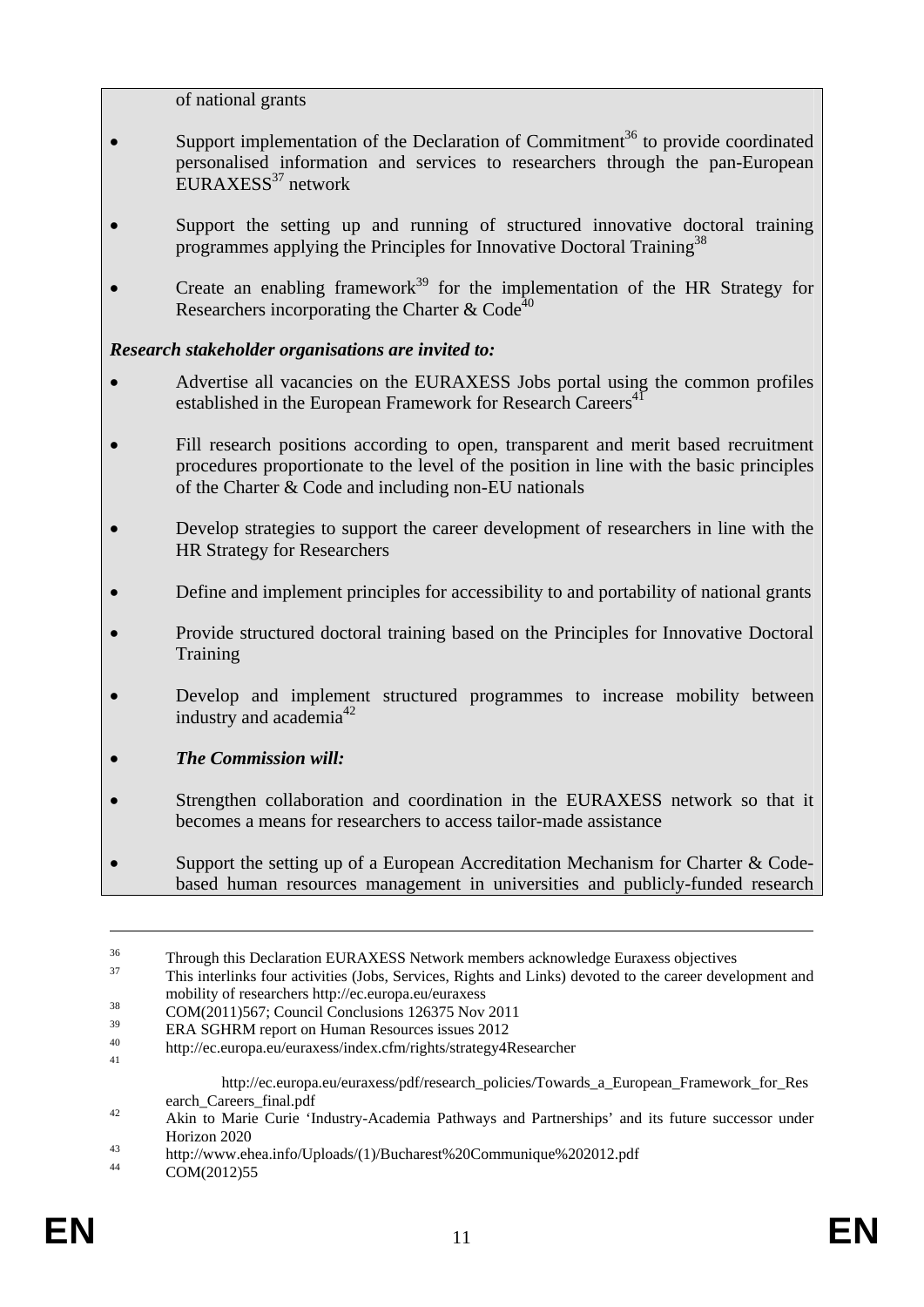institutions

- Support the work of a 'pathfinder group' of countries for the achievement of automatic recognition of comparable degrees $43$
- Take initiatives to address social security barriers for researchers in the EU and further facilitate the entry and stay of third country national researchers by:
	- Clarifying in a Communication EU rules on coordination of social security schemes for groups of workers with a high level of intra-EU mobility, including researchers
	- Resuming work on a pension portability Directive setting minimum standards for the acquisition and preservation of supplementary pension rights<sup>44</sup>
	- Supporting stakeholders in setting up pan-European supplementary pension fund(s) for researchers
	- Reviewing Directive 2005/71/EC on a specific procedure for admitting third country nationals for the purposes of scientific research.

## **2.4. Gender equality and gender mainstreaming in research**

In spite of national and EU-level strategies on gender equality, European research still suffers from a considerable loss and inefficient use of highly skilled women. The annual increase in female researchers is less than half the annual number of female PhD graduates and too few women are in leadership positions or involved in decision-making. In 2005 the Council set a goal for women to be in 25% of leading public sector research positions, but in 2009 only 13% of the heads of higher education institutions were women<sup>45</sup>. The integration of a gender dimension into the design, evaluation and implementation of research is also still too limited.

The challenge is to improve on all these points to increase the quality and relevance of research. The Commission is already committed to ensure 40% of the under-represented sex in all its expert groups, panels and committees and will apply this particularly under Horizon 2020.

### *Member States are invited to:*

- Create a legal and policy environment and provide incentives to:
	- remove legal and other barriers to the recruitment, retention and career progression of female researchers while fully complying with EU law on gender equality<sup>46</sup>
	- address gender imbalances in decision making processes
	- strengthen the gender dimension in research programmes
- Engage in partnerships with funding agencies, research organisations and universities to foster cultural and institutional change on gender - charters, performance agreements, awards
- Ensure that at least 40% of the under-represented sex participate in committees involved in recruitment/career progression and in establishing and evaluating

<sup>&</sup>lt;sup>45</sup> SHE Figures 2009

See Directive 2006/54/EC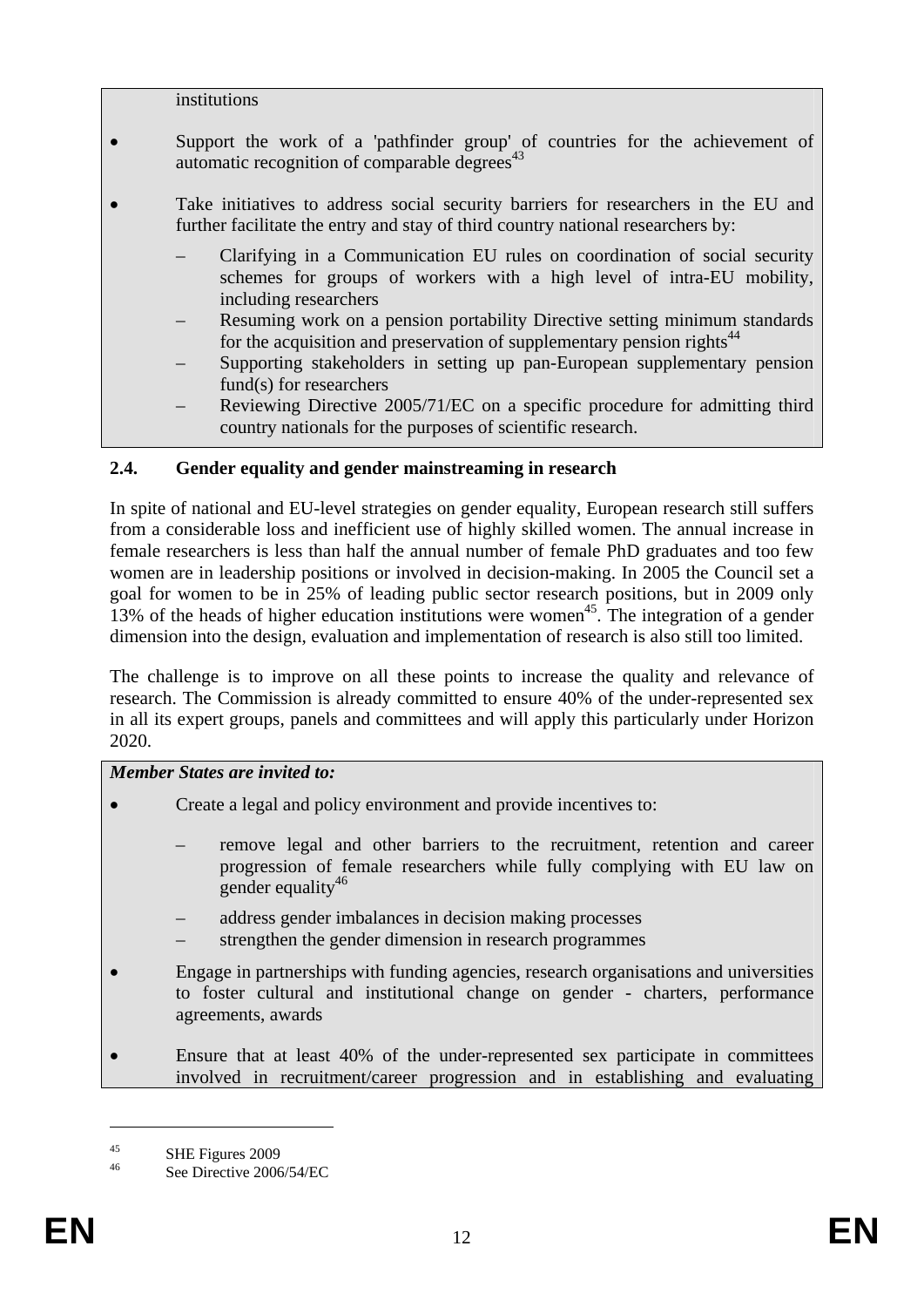### research programmes

# *Research stakeholder organisations are invited to:*

- Implement institutional change relating to HR management, funding, decisionmaking and research programmes through Gender Equality Plans which aim to:
	- Conduct impact assessment / audits of procedures and practices to identify gender bias
	- Implement innovative strategies to correct any bias
	- Set targets and monitor progress via indicators

# *The Commission will:*

- Foster gender equality and the integration of a gender dimension in Horizon 2020 programmes and projects from inception, through implementation to evaluation, including through the use of incentives
- Propose in 2013 a *Recommendation to Member States* with common guidelines on institutional change to promote gender equality in universities and research institutions.

# **2.5. Optimal circulation, access to and transfer of scientific knowledge**

Research and innovation benefit from scientists, research institutions, businesses and citizens accessing, sharing and using existing scientific knowledge and the possibility to express timely expectations or concerns on such activities. A major challenge is to broadly implement Open Access - i.e. free internet access to and use of publicly-funded scientific publications and data - given the uneven state of advancement of Member State policies in this area. More generally, to increase the economic impact of research, we need to foster Open Innovation, links between research, business and education (the knowledge triangle) as via EIT and in particular knowledge transfer between public research institutions and the private sector while respecting intellectual property rights. As most knowledge creation and transfer uses digital means, all barriers preventing seamless online access to digital research services for collaboration, computing and accessing scientific information (e-Science) and to einfrastructures must also be removed by promoting a digital ERA. The different types of knowledge transfer, circulation and access should also be judiciously factored into research cooperation with non-EU countries.

## *Member States are invited to:*

- Define and coordinate their policies on access to and preservation of scientific information $47$
- Ensure that public research contributes to Open Innovation and foster knowledge transfer between public and private sectors through national knowledge transfer strategies
- Harmonise access and usage policies for research and education-related public einfrastructures and for associated digital research services enabling consortia of

<sup>&</sup>lt;sup>47</sup> The Commission plans to adopt soon a Communication and a Recommendation on this subject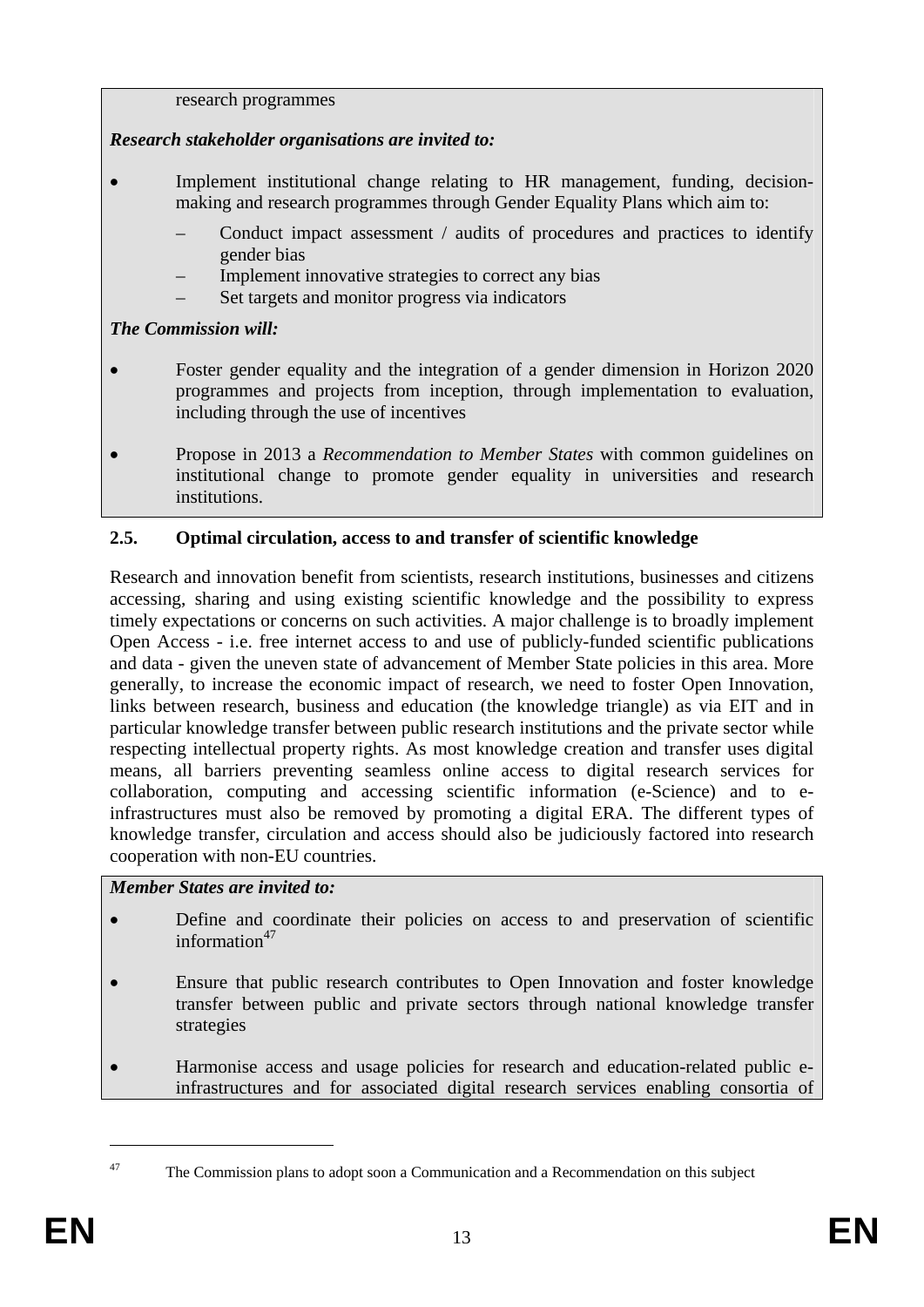different types of public and private partners

• Adopt and implement national strategies for electronic identity for researchers giving them transnational access to digital research services

# *Research stakeholder organisations are invited to:*

- Adopt and implement open access measures for publications and data resulting from publicly funded research
- Implement and promote the uptake of electronic identity and digital research services
- Ensure optimal interaction and linkages and strategic partnering between academia and industry and define joint collaborative research agendas to maximize the use of research results
- Improve recognition and professionalization of knowledge transfer activities and strengthen the role of knowledge transfer offices

# *The Commission will:*

- Establish open access to scientific publications as a general principle for all EU funded projects in Horizon 2020. For research data, develop a flexible approach that takes into account different scientific areas and business-related interests
- Continue to fund projects related to open access
- Adopt a Communication and Recommendation to Member States on access to and preservation of scientific information in the digital age
- Propose a roadmap for e-infrastructure development to support e-Science through open access to research tools and resources
- Support activities to raise stakeholder awareness of open access and e-Science
- Develop through assessment of existing initiatives a comprehensive policy approach to Open innovation and knowledge transfer, and consult stakeholders on it.
- Work with stakeholders to develop a set of model consortium agreements to enhance knowledge transfer
- Facilitate a Member State forum for regular exchange and reporting on national developments on the provision, take-up and use of digital research services

# **3. CONDITIONS FOR SUCCESS – POLITICAL WILL, RESPONSIBILITY, DELIVERY MODES AND TRANSPARENCY**

# *Member States – the primary actors*

Primarily, Member States must make the necessary national reforms and put in place the conditions needed to complete ERA. They must also support implementation of these reforms by facilitating actions which are the responsibility of research funding and performing organisations. Optimal implementation will require both permanent and *ad hoc* working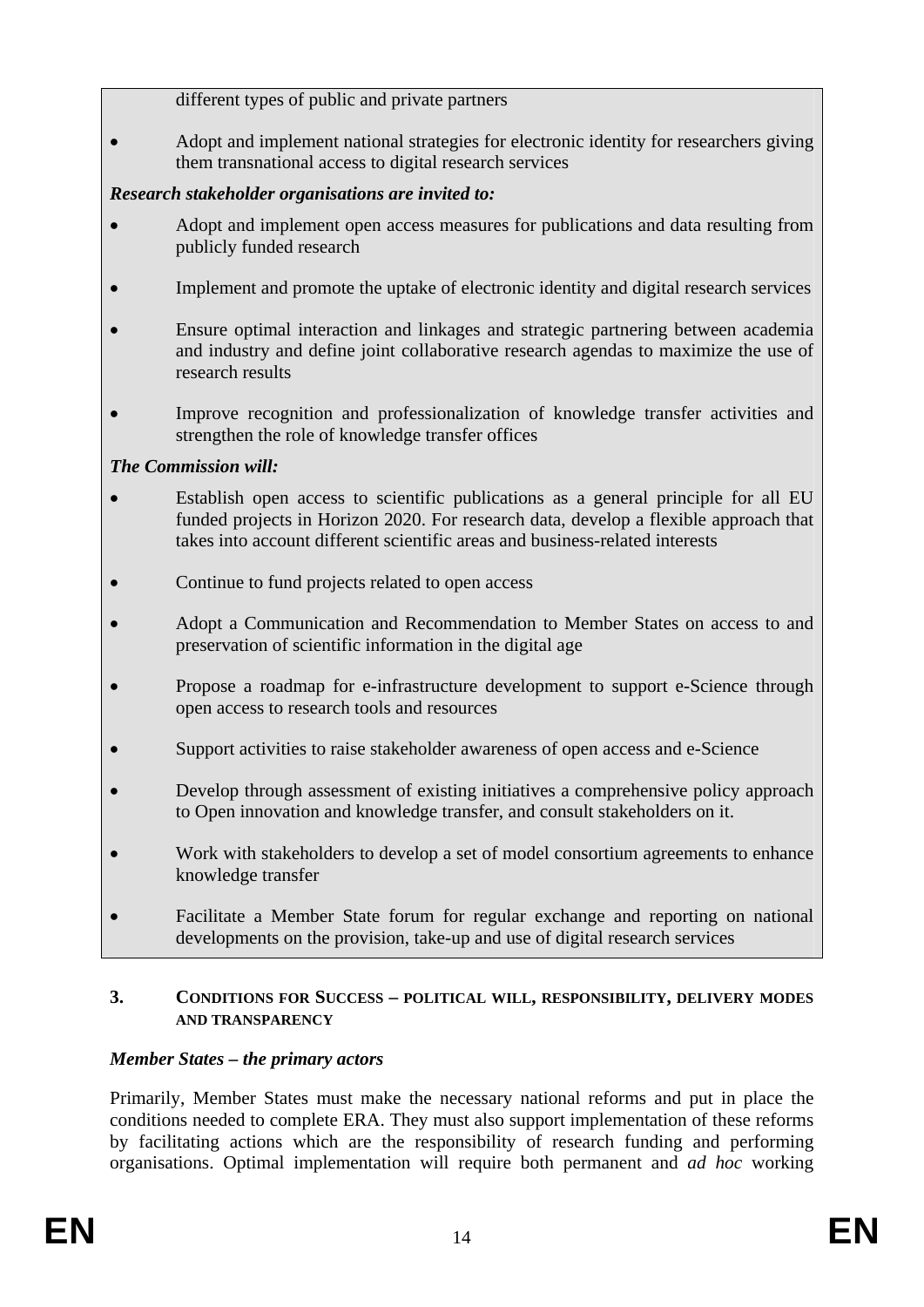structures and processes and top-level steering by the Council<sup>48</sup>. This may be partly achieved by adapting existing committees and ERA groups such as ERAC, the main ERA policy advisory body to the Council and the Commission, whose mandate is due to be reviewed by the end of  $2012^{49}$ . Member States also need to play a role in monitoring and evaluating progress and in supporting political steering in the context of the annual European Semester cycle.

# *Research stakeholders - speeding up implementation*

Research stakeholder organisations should take responsibility for the ERA actions addressed to them within the limits of their respective autonomies and jurisdictions as set by national authorities. Relevant research stakeholder organisations will be invited to sign with the Commissioner a Joint Statement in general terms of their willingness to work towards completing ERA. They should also set out the specific ERA actions they will take in terms of timing, deliverables, public reporting on progress, etc. in a Memorandum of Understanding co-signed with the Commission or a unilateral declaration, informing their respective national authorities and the other Partners.

# *The Commission – increased support*

The Commission will undertake the actions above under its responsibility and on the other actions will support Member States and stakeholder organisations. It will ensure that Horizon 2020 helps to consolidate the completion and functioning of ERA from 2014, supporting ERA-compliant actions relating to researcher careers and mobility, gender, cross-border cooperation, open access, knowledge transfer and infrastructures. It will ensure inclusive ERA policy development by supporting structured dialogue with research stakeholder organisations and relevant civil society bodies - e.g. in the form of a dedicated stakeholder platform.

## *Transparent monitoring*

The reinforced partnership approach outlined in this Communication does not replace legislation, nor preclude the Commission's right to bring forward legislative proposals based on the new ERA-related provisions in the TFEU. The Commission will therefore develop a robust ERA monitoring mechanism (EMM) based on indicators $50$  for all the actions to monitor ERA policy reforms and their implementation, to provide transparency to Council, the European Parliament and the scientific community, and a basis for its own future decisions. The Commission will determine the baseline situation in 2012 using official statistics and results from studies / surveys. The first annual ERA progress report in 2013, which will be transmitted to the Council and the European Parliament, will compare the baseline with actions announced by Member States following this Communication. From 2014, a full assessment of progress will be transmitted to the Council and the European Parliament. If progress is insufficient, different options will be considered, including the legislative options, based on the new provisions in the TFEU, which are set out in the accompanying impact assessment. The monitoring will be done in close connection with the

<sup>&</sup>lt;sup>48</sup> The Council may also draw on the annual ERA ministerial conferences, involving associated countries with input from ERAC and the Commission

<sup>&</sup>lt;sup>49</sup><br>Council Resolution 10255/10 May 2010

<sup>50</sup> See a tentative list in the Annex to the accompanying Impact Assessment Commission Staff Working Paper - e.g. the share of national public R&D budget allocated to competitive project-based funding as an indicator of national research system effectiveness, or the share of EU-wide research vacancies advertised on Euraxess as an indicator of open recruitment